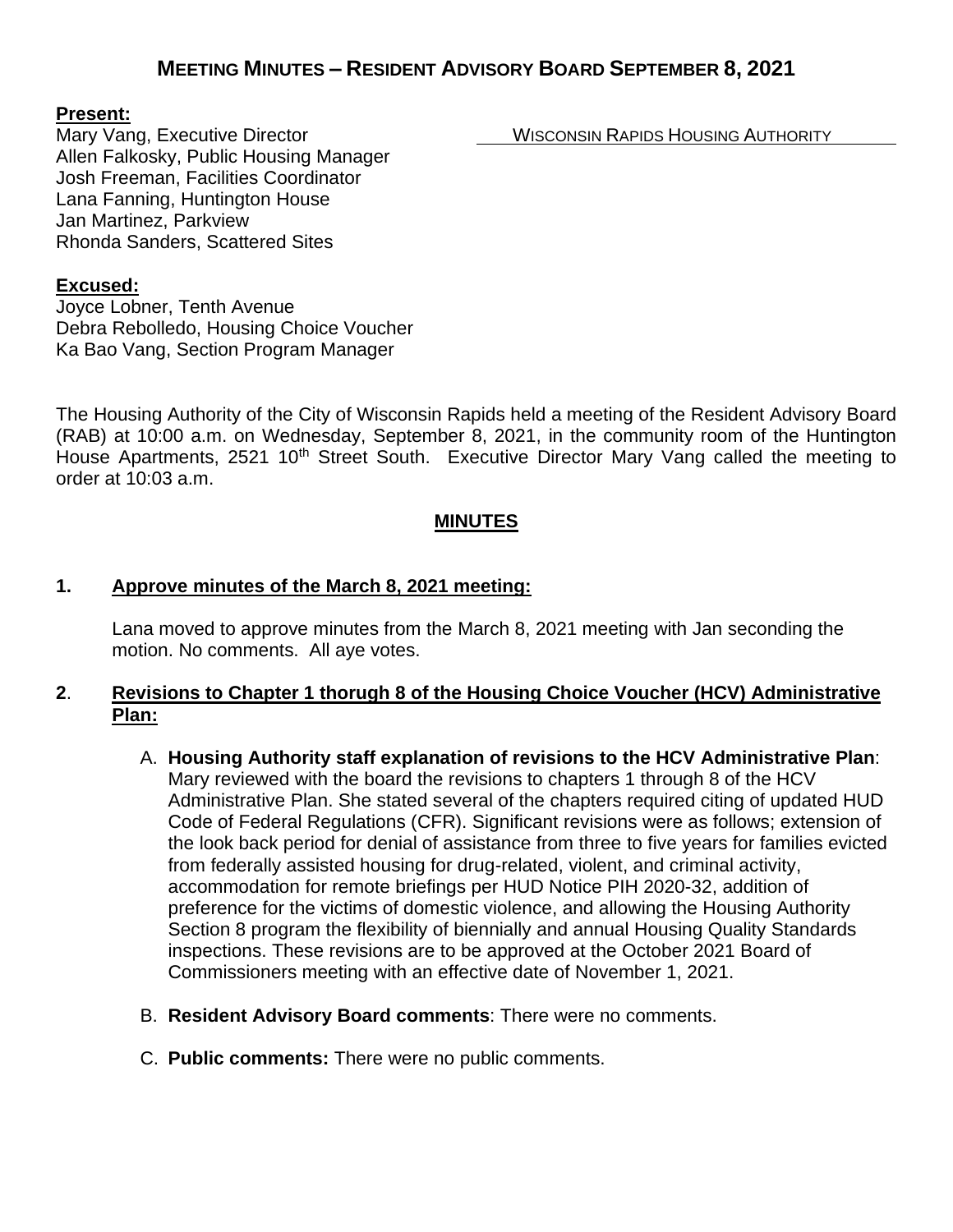## **2**. **Revisions to Chapter 8 of the Public Housing (PH) Admissions & Continued Occupancy Policy (ACOP):**

- A. **Housing Authority staff explanation of revisions to the PH ACOP:** Mary reviewed with the board the revisions to Chapter 8 of the PH ACOP. She stated that the following revisions were made to Chapter 8 to reflect the proposed security deposit of the greater of \$350 or a full month's rent & late fee rent charges of \$25. In addition to updating the residential minimum heating standards per HUD notice PIH 2018-19 to comply with federal regulations.
- B. **Resident Advisory Board comments**: There were no comments.
- C. **Public comments:** There were no public comments.

#### **3. Revisions to the Maintenance Charge Structure:**

A. **Housing Authority staff explanation of revisions to the maintenance charge structure:** Mary reported that the costs for several maintenance charges in addition to negligence and damages to units have increased and maintenance capacity to address these issues are limited. The Housing Authority charges tenants for these repairs that are beyond normal wear and tear and/or due to negligence or intentional damage. The Housing Authority also includes specific utilities in the scattered site houses and all utilities in its Public Housing and Project Based Voucher apartment projects, which the Housing Authority has experienced an increase in utility usage due to either negligence and/or additional appliances that are not supplied by the Housing Authority. These factors can increase the cost of utilities for the Housing Authority, and therefore make it necessary for the Housing Authority to convey these excess utility costs to the tenant. Mary reported that the Maintenance Charge Structure will be renamed "Schedule of Tenant Fees and Maintenance Charges". In efforts to streamline maintenance and fees charges to one document, the new document will include maintenance and administrative charges. New charges are as follows; proposed lock out fee of \$35.00 - \$70.00, interior and exterior door replacement charge of current manufacturer price plus labor, door/garage repair/replacement costs of \$35 per hour for labor plus costs of materials, window replacement costs of current glass shop price plus labor and/or current contractor charges, floor, siding, cabinet & closet door repairs/replacement costs of labor plus materials and/or current contractor charges, switch/outlet plates costs \$2.00, ground fault outlets \$34.00, furnace cleaning or repair due to negligence labor plus parts and/or contractor charges, plugged drain or toilet and/or water damage due to neglect costs would include labor plus materials and/or current contractor charges, bathtub stoppers, toilet tank cover, complete toilet, tub faucet knob & shower heads would be charged at current costs of materials plus labor, refrigerator crisper bin, shelves, ice cube trays and door gasket charges of current cost of materials plus labor, mail boxes charges \$28, 60 watt LED light bulbs charged at \$2.00, and appliance disposal costs charged at the current disposal rate. Maintenance charges that will increase include the following; heat lamps, T8 light bulb, carbon monoxide detectors, lawn mowing, snow removal, and spring/all yard clean-up. Administrative charges are as follows; Excess utility charges for freezers charged at \$5 per month, space heaters charged at \$4.00 per month, and charges for excess water/sewer for houses would be charged at a 6-month average to determine costs related to excess utility usage. An administrative late fee charge is added for rents paid after the  $10<sup>th</sup>$  of the each month and returned check or ACH rent payments. These revisions are to be approved at the